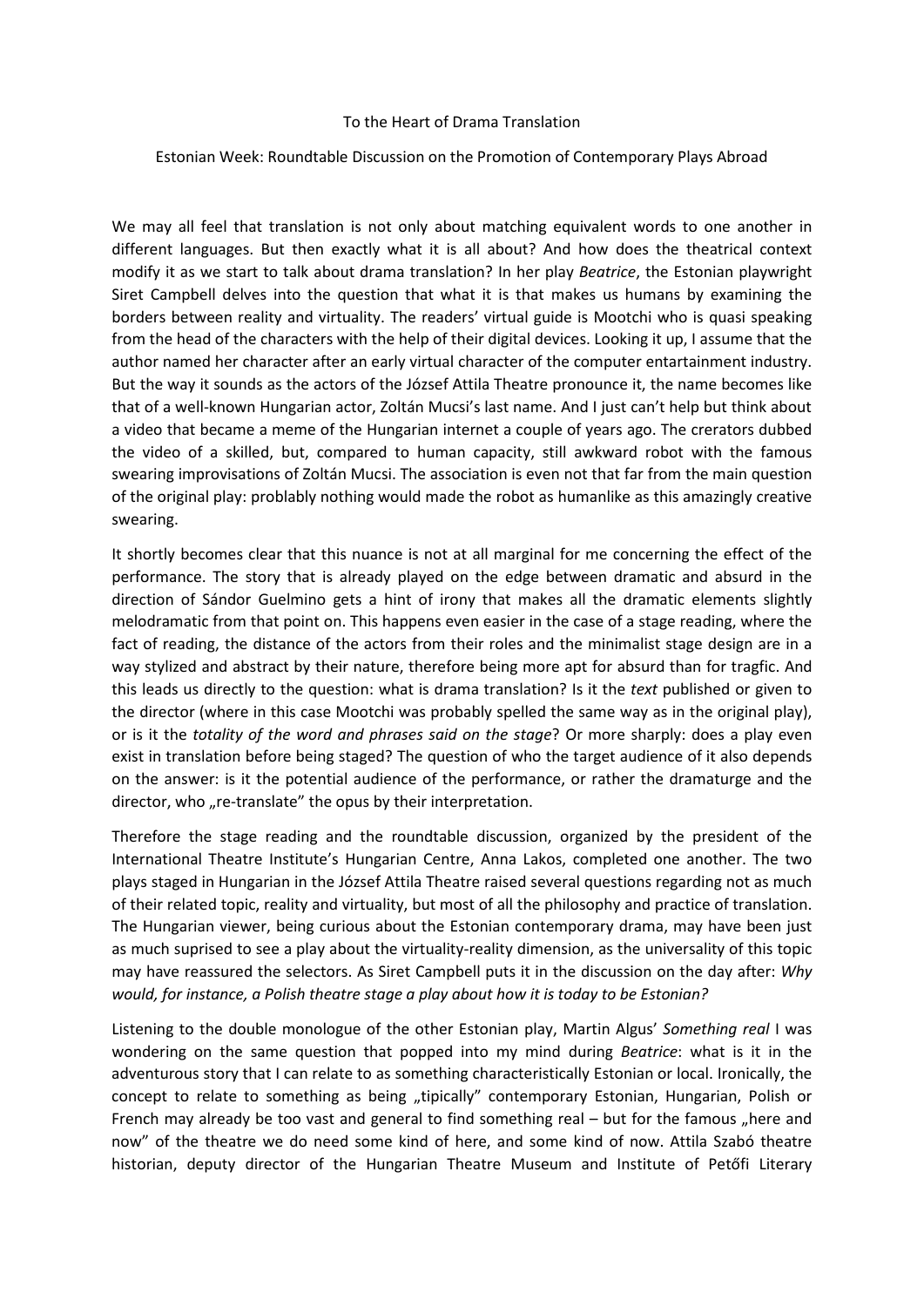Museum, moderator of the discussion asks how much "localness" can we tolerate. This is more and more interesting, he says, and seems to be escapable not only regarding the import and export of dramas, but also concerning the theatre as it is: should the selector look for the universal or for the specific?

Opinions are devided among the participants of the discussion in this matter. According to Laurent Muhleisen French translator, artistic director of the Maison Antoine Vitez International Centre of Theatrical Translation, in a sense, the more local you are, the more universal you can be. To bring out the general, you need to be aware of not only what can be imported and what remains strange, foreign, but sometimes it is worth to check a specific word in the original text to know the context, exact meaning, and to get closer to the style of the author. For this, it is very helpful to invite the translator to the reading rehearsal, but what is natural in France, where performances have no dramaturge, may be problematic elsewhere as it may lead to a confusion of the roles. These are pragmatical questions, while the translation in itself is already not only linguistic, but also cultural question. As Patrícia Pászt, bilingual Polish-Hungarian translator, director of the Hungarian Cultural Centre in Kraków also emphasizes it: for a good translation you need to know both of the cultures, and both of the theatre cultures within, with their characteristic mentality. The ten best contemporary Polish play is not necessarily the ten best contemporary plays translated from Polish to Hungarian – these are different categories. Not to mention that – as Laurent Muhleisen adds – a drama fully plays its role in the performance after all: the translation is completed by the actors as their playing methods meet the language of the play. But by looking at our subject from the point of view of the "realization", the staged performance, promotion becomes crucial. As Patrícia Pászt puts it: for making a translation successful, you have to manage everything around it from the search for partners to the addressing of editors and dramaturges and the organizing of literary events. Without these it is unlikely that a new drama translation would interest anybody, especially if someone starts to translate only authors from after 1989 being completely unknown in the target country, as she did. Underground is essentially not shiny but fresh, young – and unknown, says Laurent Muhleisen about this.

There is something everybody agrees on: the import of foreign plays works better than the export of the local – it seems that there is no difference in this between the represented countries. Another similarity is that playwrights and drama translators are not formed at universities. But while Siret Campbell playwright, and Eszter Orbán dramaturge, presidential member of the Hungarian Theatre Dramaturges' Guild shares the view that for the developement of the field the institutional, academic framework would be important, Laurent Muhleisen prefers the workshops, informal courses and guided scholarship programs as formation. As he puts it, the task that seems to be the most important currently in France concerning this matter is to persuade the students to go to theatre and to show them how interesting it is. And for this, the most effective way proves to be making them meet the artists, for example through the invitation of the playwrights to the courses. Theatre is a special genre, the texts have musicality, rythm, and orality demands a certain simplicity as the viewer can not turn a page back if he or she does not understand something at first.

Regarding the practice, Eszter Orbán also underlines the relationships within the professionals: theatres and creators usually know who to look for concerning one language or one country's drama literature, or another. Apropos the question of import-export, Tamara Török translator, dramaturge of the Katona József Theatre also sees the personal acquaintance between the European dramaturges as primary channel: the colleagues regularly suggest contemporary plays to each other. Laurent Muhleisen brings up their database as a possible way of the institutionalization with thousands of plays translated form different languages and searchable according to title, author,